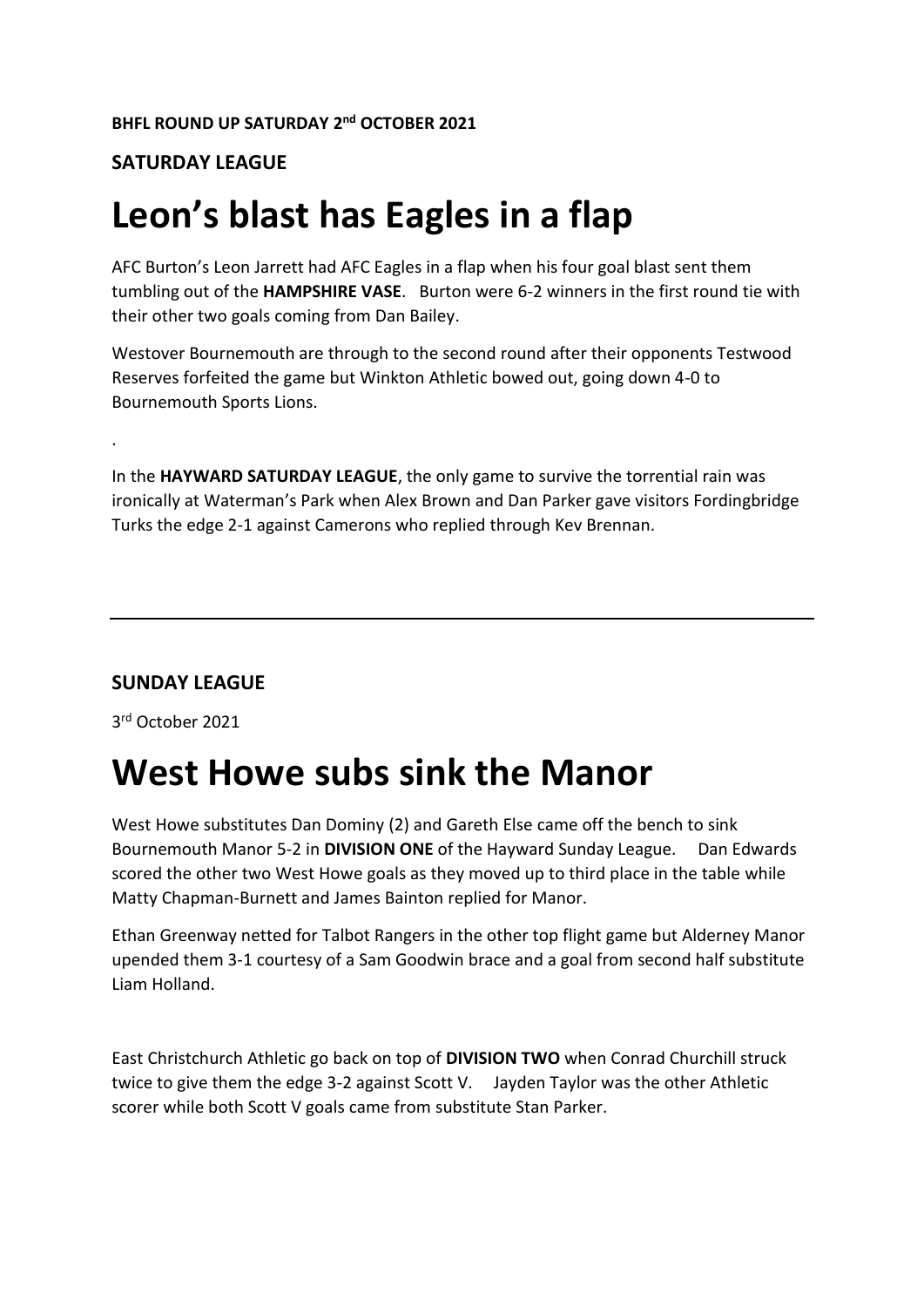Joel Bevan netted for TGC but their hopes of hitting the front in what looks like being a very competitive division were dashed when Cameron sank them 4-1 with goals from James Carmichael, Joe Sparks, Dan Brennan, and Gerardo Ortega.

# **Jaime bags treble as United's ten men go top**

Despite Rico Todd seeing red an hour into the game, Kirkfield United remained in control in a 6-1 triumph over AFC Stourvale which takes them to the top of **DIVISION THREE**. Dani Mirto scored United's first goal after 20 minutes and Matt Justice added a second before the interval. Jaime Gil Martinez bagged a second half hat-trick and Matt Justice struck again while Nathan Redwood provided some consolation for 'Vale.

Hundred per cent Poole Rovers are three points clear at the top of **DIVISION FOUR** after giving Hordle Spurs a 6-0 drubbing courtesy of a Callum Whitelaw hat-trick, a Lewis Worrell strike, and a couple of goals from John Cook.

Meanwhile, a solitary goal from Academy's Karl Brown after nine minutes was enough to settle the issue 1-0 against Upton Sociedad in **DIVISION FIVE.**

# **Good day for local sides in Hampshire Cups**

Shoulder of Mutton are through to the second round of the **HAMPSHIRE JOHN WARD SUNDAY SENIOR CUP** in a good day for Hayward League sides in the County Cups after Sam Hockey, Matt Davis, and Elliott Stellckis gave them the verdict 3-2 away to Farnborough Central.

Wiseguys join them in the second round draw after squeezing through 3-2 on penalties after Sharam Sam Daliri's strike ensured their game at Durley finished all square 1-1.

Tom Boreham netted for NMO in the first round of the **HAMPSHIRE SUNDAY TROPHY** but Rushmere edged them out 2-1 thanks to Andy Gosling and Leon Sansom's 81<sup>st</sup> minute winner.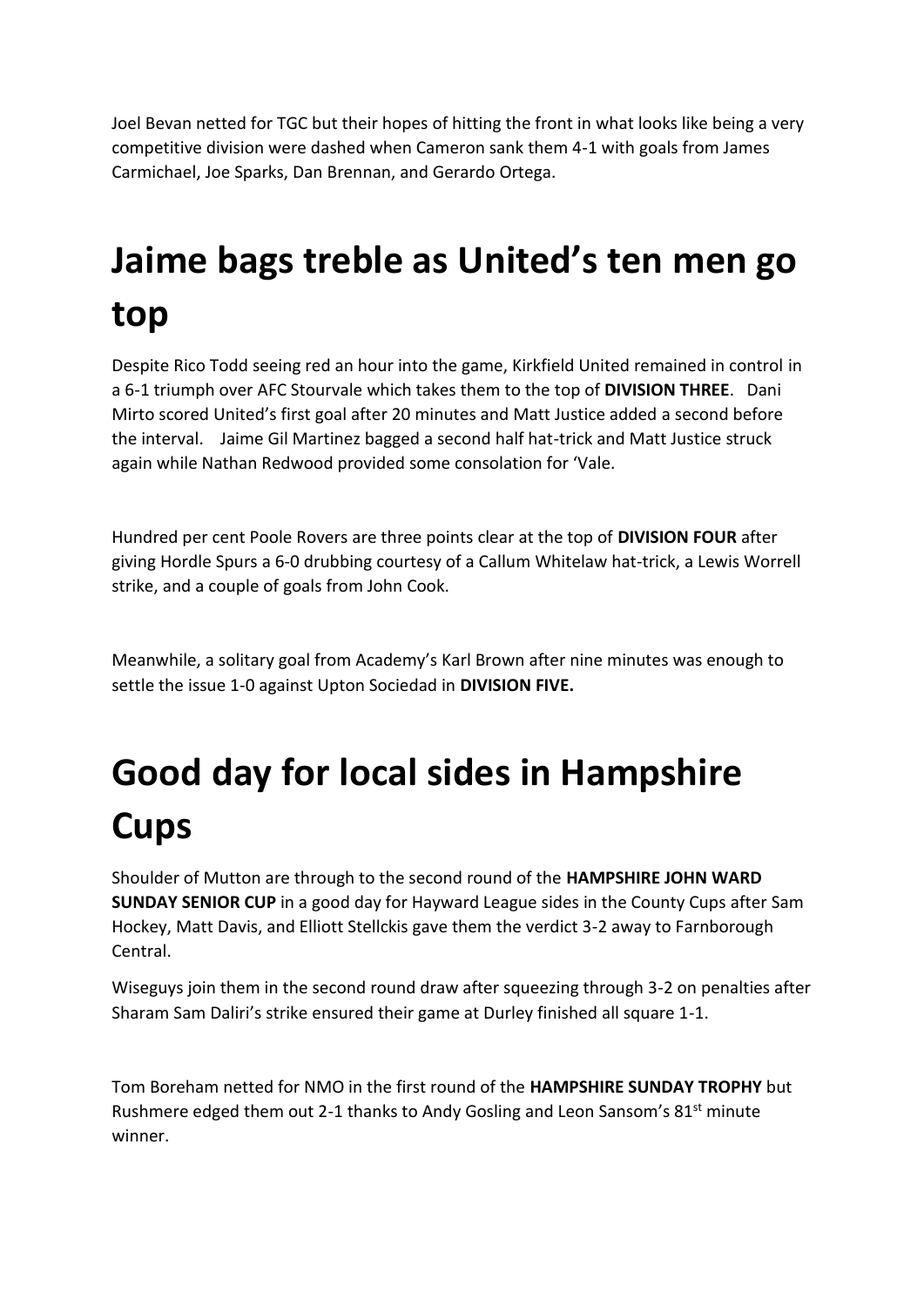Substitute Lewis Sainval struck twice in FC Hajduk's 4-0 victory over Bournemouth Sports Mercury with Henry Hodge and Alex Fernandez adding one each.

Shane Sheridan notched a hat-trick when Camerons Reserves took Al's Bar to the cleaners 7- 1 in the first round of the **HAMPSHIRE SUNDAY VASE** with Adam Louka and Fernando Da Silva adding two each.

Alex Rankin scored twice in Boscombe Celtic Reserves' 5-3 success against Netley Spitfires with the other goals coming from Jordan Picken, Connor Picken, and Alex Hawey.

Completing the trio of Hayward League sides going through to the second round are New Milton Borough who had the upper hand 6-3 against Gosport Spartans thanks to Callum Read, Tyler Dale, Ally Rider, Joseph Cragg, and a couple of goals from Charlie King.

### **Giant killers strike again**

A fortnight after surprising Boscombe Celtic in the M.A. Hart Robbins Cup, Parkstone Athletic lowered the colours of another Division Three side when they blitzed West Moors 7-1 in the first round of the **DORSET SUNDAY CHALLENGE CUP.** Storm Graham tucked away a hat-trick for the Division Six giant killers and Ethan Fishlock added another while substitutes Louis McWilliams (2) and Jake Firth also got in on the act.

P.T.L.C. were also 7-1 winners when they visited Westham. Jordan Mann and Jack Simpson nabbed two each with Charlie Jerrett, Dan Burton and Tom Burrow also on target.

Alderney Manor Reserves took their excellent league form into their Dorset cup tie, casting out Dorchester Demons Blues 4-0 thanks to Gary Earl, Matt Pursey, and a couple of goals from Matt Warden.

CST South United were unfortunate to draw last year's beaten finalists AFC Gloucester and suffered a heavy 7-0 defeat while Longfleet went down 5-0 to Sturminster Rovers.

### **Biddy is hat-trick hero in nine goal thriller**

Biddy Abdul bagged a hat-trick when AJ just got the better of Woodville Wanderers in a 5-4 thriller in the second round of the **M.A. HART LAWRENCE A BRIVATI CUP** with Johnny Martin and Troy Ledgerwood adding one each. Woodville, who played the last 20 minutes with ten men after James Hoff's second yellow card, replied through Barnaby Earl, Ashley Boyt, and a couple of goals from Jacob Cole.

Poole Wanderers are also through to the third round after forging ahead against Wallisdown Wanderers with first half goals from Lloyd Pearce, David Blake, Ryan Musselwhite (pen), and